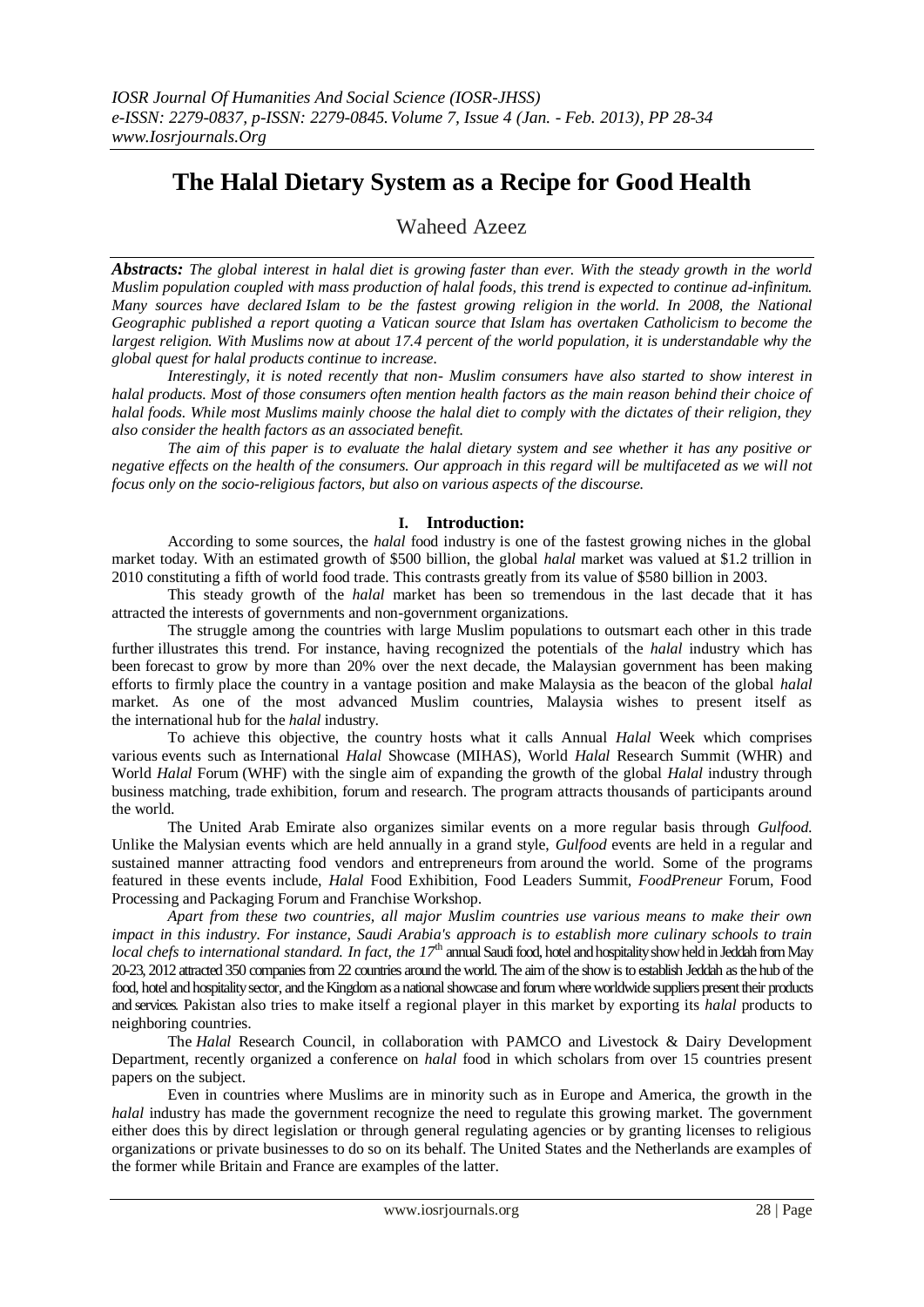Although, the *halal* industry covers various aspects such as food services, food processing, and logistics, pharmaceutical, cosmetic and personal care, hospitality and hotel services etc, attention is usually focused on food products especially meat and poultry. This is not unconnected with the significant position that food occupies in the human society. Apart from being the major source of energy and sustenance for man, food can equally be used for pastime and recreational purposes. Food is also used as a means of entertainment and hospitality. Despite all these benefits, food can also bring misery and instability to the human society. Access to food or lack of it often leads to misunderstandings and conflicts and is also used by powerful nations to punish or oppress the weaker ones.

Above all, food has been identified as a major source of diseases and deaths. Therefore, any system that is linked to what we eat must be closely investigated to identify any potential risk or hazard and find ways to avoid them. It is on this basis that this paper focuses mainly on the dietary aspect of the *Halal* to see what impacts it may have on the health of those who adopt this dietary regime.

# **II. What is Halal**

When the word *Halal* is mentioned to most people living in the western countries, their minds will go to the Pakistani or Bangladeshi chicken and chip shops on the high streets or a particular brand of food specially produced by big supermarkets and sold to customers of Middle East and some Asian and North African countries. However, the word has a wider meaning and broader application.

Etymologically, the word *halal* is derived from the Arabic verb *ahalla* meaning to make lawful or permissible. *Halal* is the verbal noun which can also be used as an adjective to describe something as lawful or permissible. By and large, anything deemed permissible in Islamic Law is described as *halal*. The opposite of *halal* is *haram*. The term is used to denote what is prohibited or unlawful in Islam.

The principles of *halal* and *haram* are part of the whole legal system that constitutes the *Shariah.* This covers all aspects of human life and the dietary system is not an exception. As applied to any human activity, a Muslim is expected to evaluate the legal status of any food before eating it. The *halal* food is the food that is lawful for consumption while the forbidden one is *haram*.

It is the responsibility of every Muslim to distinguish the *halal* from the *haram*. To be able to do this, one needs to understand the basic principle of *asl* often translated as the original principle, which states that "lawfulness is the rule while prohibition is an exception." This principle of natural permissibility is derived from the Qur'an (2:29; 45:13; 31:20 etc) and it postulates that everything on earth is created for man's use and he can use any of them for his own benefit unless otherwise indicated.

With regard to diets, the same rule applies. That means that any food should be considered originally permissible unless there is a clear expression or divine legislation establishing its prohibition. In Islam, the number of prohibited foods is very small and insignificant while the permitted ones are vast and numerous. Therefore, all a Muslim needs do is identify the few prohibited ones and apply the principle of natural permissibility on the rest.

Identifying prohibited foods described as haram is not difficult. These foods are specifically mentioned in the two major sources of Islamic law, namely the Qur'an and the *Hadith*. Qur'an (2:173 and 5:3) contains information about the types of animals that are forbidden for Muslims to eat. Mentioning of Allah's name on animals is prescribed also in the Qur'an (6:118-121). No requirement is made about the method of killing animals for food. Information regarding slaughtering is found in the Hadith. Both the Qur'an and the Hadith explicitly emphasize the prohibition of alcohol for Muslims. To sum it up, forbidden foods for Muslims are itemized below:

- pork or pork by-products
- animals that were dead prior to slaughtering
- animals not slaughtered properly or not slaughtered in the name of Allah
- blood and blood by-products
- alcohol
- carnivorous animals

The list may be shorter or longer depending on various Muslim sects or different schools of thought. However, majority of Muslims consider everything in the above list as haram, and therefore unlawful. Any other food outside the list is halal and is therefore approved for consumption.

#### **Halal Food and Health**

With the explanation given above, one can realise that it is super easy for any Muslim to distinguish the forbidden foods (*Haram*) from the lawful ones (*Halal*). In this section, we want to identify the health benefits in avoiding the *haram* food in favour of the *halal* ones.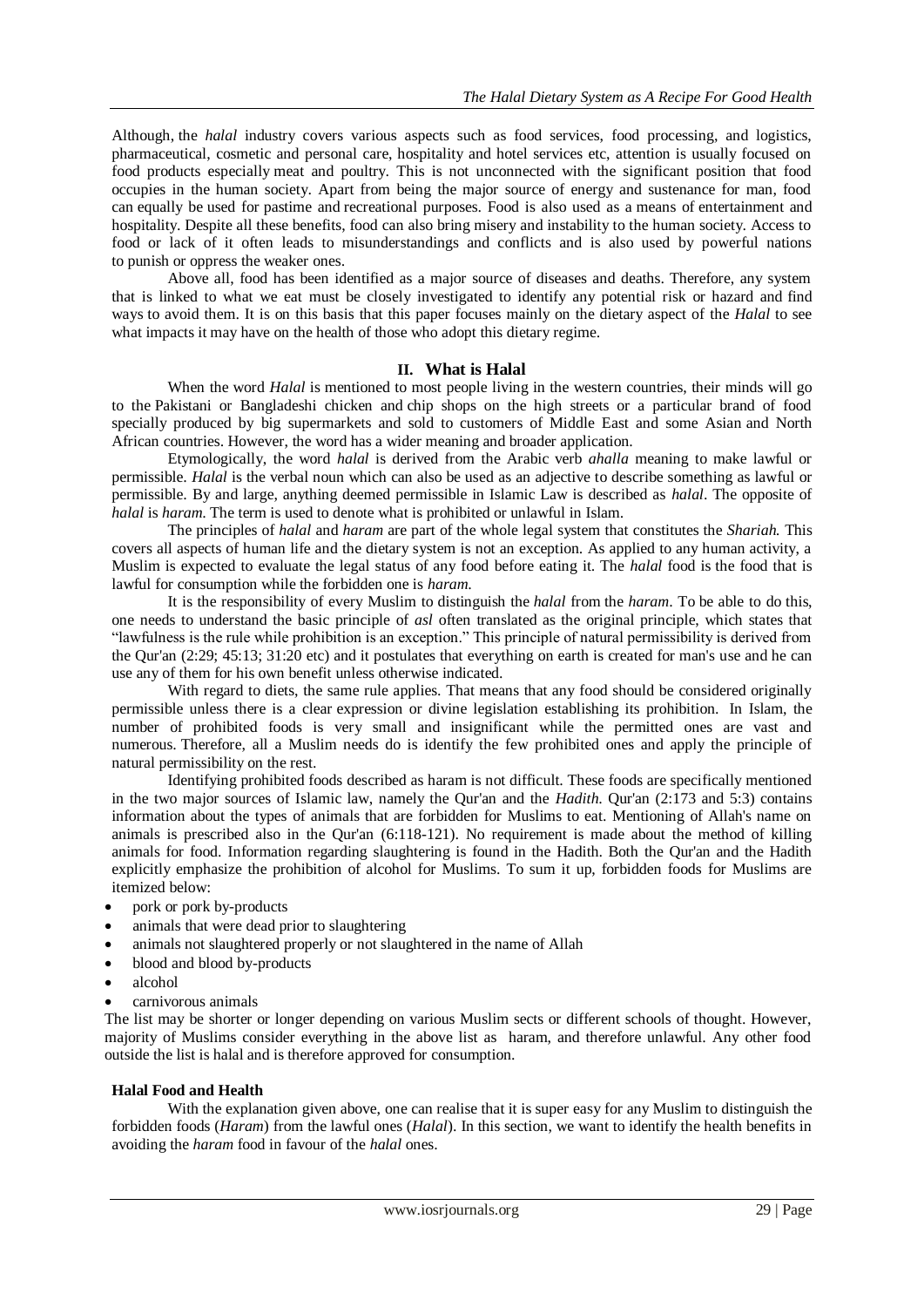# **Dead Animal:**

This is the most serious one among the prohibited foods in Islam. It is very central in the Islamic dietary system. It is on top of the list of prohibited foods mentioned in the Quran. This prohibition covers all types of animals that die through natural causes or is killed in any other way different from slaughtering which is the only method stipulated in Islam. This segment is further elaborated in the Qur'an 2:173.

Prohibition of dead animals can be seen as a preventive measure intended to protect the community from acquiring diseases from sick animals.

One may argue that modern societies, especially the developed countries, have a robust system that makes it very difficult if not totally impossible to eat, sell or serve animals that die naturally, we must remember that there still are countries today where such systems are not in place or not properly managed. In most of the poor countries, people still consider it proper to eat dead or visibly sick animals and they do not see anything wrong with it.

It is recommended for Muslims not to eat any animal if it appears to be sick. That makes it pertinent for animals to be checked properly before being killed for food to prevent people from contacting the diseases that make the animals sick in the first place. In the case of the dead animals, this may not be practically possible without rigorous procedure carried out by experts.

Common diseases associated with dead animals include; *Campylobacteria (Campylobacter), Cryptosporidiosis (Cryptospodridium), Escherichia coli infection 0157:H7 (E.coli0157) and Hemolytic Uremic Syndrome (HUS), Salmonelosis (Salmonila).*

We may not be able to elaborate further on the details of each of the diseases. But it suffices here to state that anyone who eats dead animals has a very high risk of contacting any of the above diseases and others not mentioned. Most of them are very dangerous and can lead to fatal consequences.

#### **Blood:**

Blood consumption is totally forbidden in Islam, not only because it is considered as *najis* (filth), but also because it is a major source of diseases. It is interesting to note that Islam is not the only religion that prohibits blood consumption. The practice cuts across all the three Abrahamic religions, namely Judahism, Christianity and Islam. There was complete unanimity among the Jews and the early Christians on this matter. Despite the initial controversy among the Apostles in the first century as to which parts of the Mosaic law were to be upheld, they all concluded that it was necessary to abstain from blood consumption as stated in the Bible thus:

*For it seemed good to the Holy Ghost, and to us, to lay upon you no greater burden than these necessary things; That ye abstain from meats offered to idols, and from blood, and from things strangled, and from fornication: from which if ye keep yourselves, ye shall do well, Fare ye well. (King James Version — Acts, 15:28-29)*

The wordings of the above passage of the Bible are very similar to that of the Quran on the same subject as stated below:

*He has only forbidden to you dead animals, blood, the flesh of swine, and that which has been dedicated to other than Allah. But whoever is forced [by necessity], neither desiring [it] nor transgressing [its limit], there is no sin upon him. Indeed, Allah is Forgiving and Merciful. (Quran 2:173)*

In essence, the main purpose behind this prohibition is not unconnected to human health and wellbeing. If we look at the mammalian blood circulatory systems, we would realise that a great number of pathogenic microorganisms may be present in the blood as it travels to different parts of the body. This is true of all mammals including man. But the most interesting part of it is that the microbes that are harmful to some animals may be harmless to others. By directly consuming the blood in any form, be it in solid or liquid form, one may be seeking a direct contact with disease causing agents which can be potentially dangerous.

#### **Pork:**

Also forbidden for Muslims is pork or pork products. This includes sausages, bacon and gelatine (if made from pigs) or any other products that contain even a small amount of swine.

Like blood consumption, the prohibition of swine is not only limited to Muslims. It is also forbidden among the Jews and that is why pork and its by-products are completely excluded in all kosher foods produced for the Jews. Even some Christian leaders believe that pork is not spiritually suitable for consumption by Christians. They base their argument on two passages of the Bible in which believers are advised to abstain from eating pork. Below are the relevant portions of the Bible on this matter:

"And the swine, though he divide the hoof, and be cloven footed, yet he cheweth not the cud; he is unclean to you".

"Of their flesh shall ye not eat, and their carcass shall ye not touch, they are unclean to you." [Leviticus 11:7-8]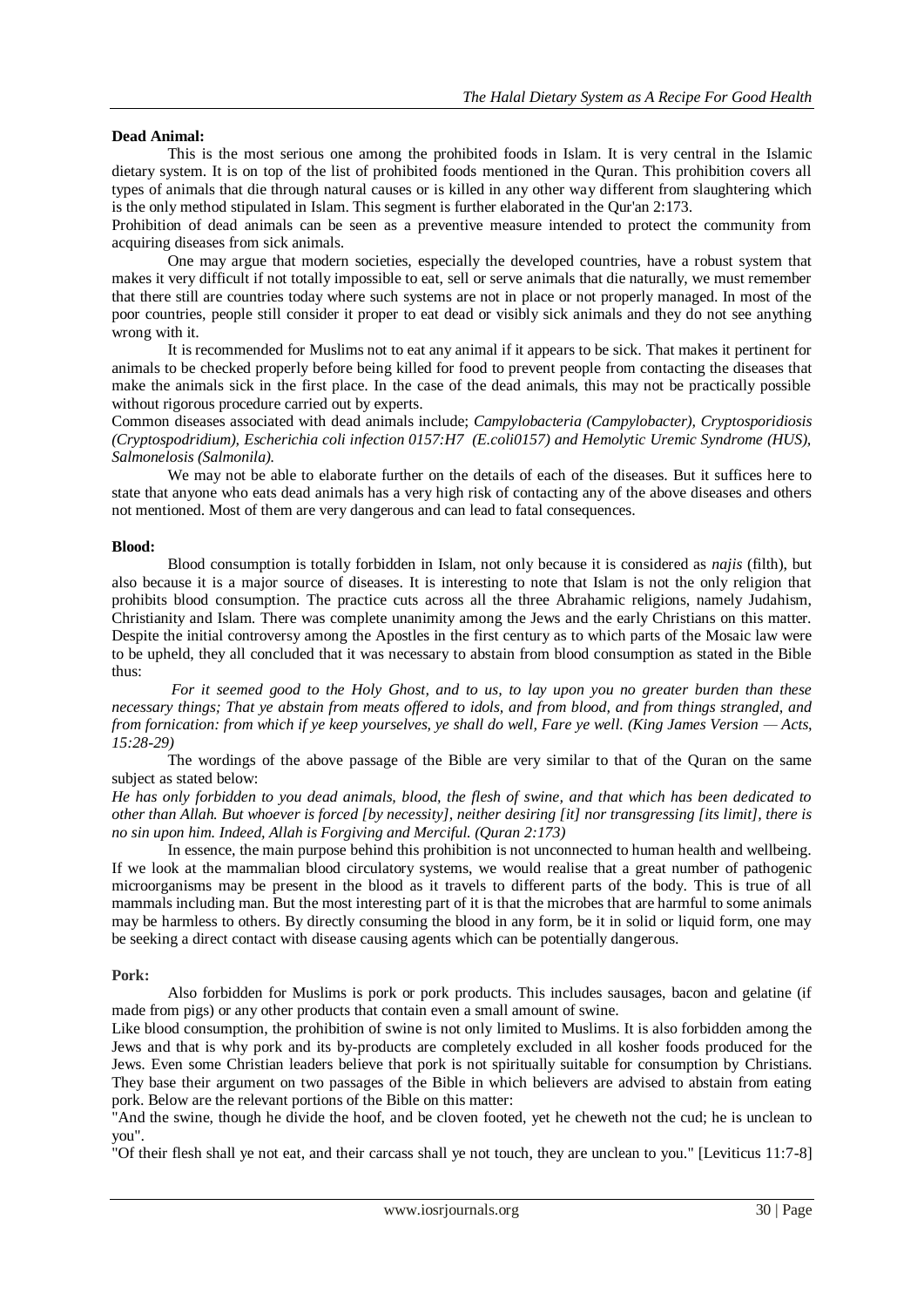"And the swine, because it divideth the hoof, yet cheweth not the cud, it is unclean unto you. Ye shall not eat of their flesh, nor touch their dead carcass."

[Deuteronomy 14:8]

Be that as it may, we need to understand that the basis for the prohibition of pork in Islam is for healthy living. Pigs have been recognised as a very dirty and unclean animal. Besides, pork contains more fats than can be found in any other type of meat making pork eaters to be more susceptible to obesity and its related complications. With higher cholesterol level in their blood, regular pig eaters are also prone to *asthereosclerosis*, cardiovascular accidents and even sudden death. In addition, it has been scientifically confirmed that the animal"s flesh and skin harbour some microorganisms that are very dangerous to human health. Despite the perceived advancement in piggery technology, no one has been able to device a method of completely expelling these pathogenic parasites.

#### **Some of the diseases associated to pork include:**

*Trichnella Spratis* (Trichia worms), *Taenia Solium* (Pork tape worm), Round Worm (e.g Ascaris causing obstructive jaundice), Hook Worm (e.g *Ancylostomiasis* – causing anaemia, oedema, heart failure, retarded growth, tuberculosis, typhoid and diarrhoea), *Schitosoma Japonicum* (causing bleeding, anaemia etc), *Paragomines Westermeini* (causing bleeding in the lungs called *endenve haemoptysis*), *Pasiolepsis Buski*  (causing diarrhoea and oedema), Clonorchis *Sinensis* (causing obstructive jaundice and liver enlargement), *Metastrongylus Aspri* (causing bronchitis and abscess of the lungs), *Gigathorinchus Gigas* (causing digestive disorder and anaemia), *Balatitidium Coli* (causing acute dysentery and general weakness), just to mention but a few. New diseases continue to be discovered in pigs from time to time further confirming the inherent danger in pork eating.

For instance, in a recent collaborative study conducted in predominantly pork consuming part of Uganda, a high prevalence of a Non-*Tuberculous Mycobacteria* (NTM) was confirmed to be present among slaughter pigs in the area. As concluded in the report, the findings "could be of a major public health concern within the studied community.

Before concluding this section, I need to state that the fact that pigs harbour pathogens in their bodies does not make them unuseful to man. The morphological and genetic resemblance that occurs between pigs and humans make their organs more suited for transplants. It is on this premise that scientist are working on cloning genetically modified pigs to enable them produce organs which can be harvested for human transplant. Without going into any moral or ethical arguments on this project, it is suffice here to state that pigs" flesh may not be too healthy for consumption; the use of their organs for transplant is an aspect that can be considered for further investigation.

#### **Alcohol:**

One of the major achievements of Islam is its ability to eradicate alcoholism among its adherents. The menace of drug and alcohol misuse is becoming too difficult to manage in the modern society. Billions of dollars are committed by governments worldwide to put some systems in place that will force people into responsible drinking and reduce the associated deaths and sufferings. No nation has completely achieved this goal despite all the efforts put into it. Islam achieved this goal several centuries ago with a single stroke of legislation. In the Quran 5:90, the prohibition of alcohol to Muslims is established. In this verse, alcohol, among other things, is described as a handiwork of the devil and all Muslims are commanded to move away from it. Below is the relevant portion:

*O you who have believed, indeed, intoxicants, gambling, [sacrificing on] stone alters [to other than Allah], and divining arrows are but defilement from the work of Satan, so avoid it that you may be successful.*

In an account narrated by Abu Darda, the Prophet (SAW) described alcohol as the key to everything evil.

We must note at this juncture that the prohibition of alcohol in Islam covers all types of intoxicants and in any forms, be it in solid, liquid and gaseous forms. Inasmuch as it interferes with the mental functioning of the user, either temporarily or permanently. Therefore, substances such as Cocaine, Heroin, club drugs, Fentanyl, Inhalants, LSD (acid), MDMA (ecstacy), Methamphetamine, PCP/Phencyclidine, Steroids (anabolic), Marijuana, Opium, Speed and others like them, all stand forbidden in Islam. The negative impacts of these intoxicants on the health of the users cannot be overemphasised. One may question the stand of Islam on intoxicants by arguing that some of these intoxicants are useful for medical reasons. This fact has already been acknowledged in the Quran which is the most authentic source of Islamic Law thus:

*"They ask thee concerning wine and gambling, say: "In them is great sin, and some profit, for men; but the sin is greater than the profit..."(Quran 2:219)*

When we look at the myriad problems that alcohol and other intoxicants caused in our society today, we would realise that their disadvantages outweigh their advantages by far. We need to think of the number of patients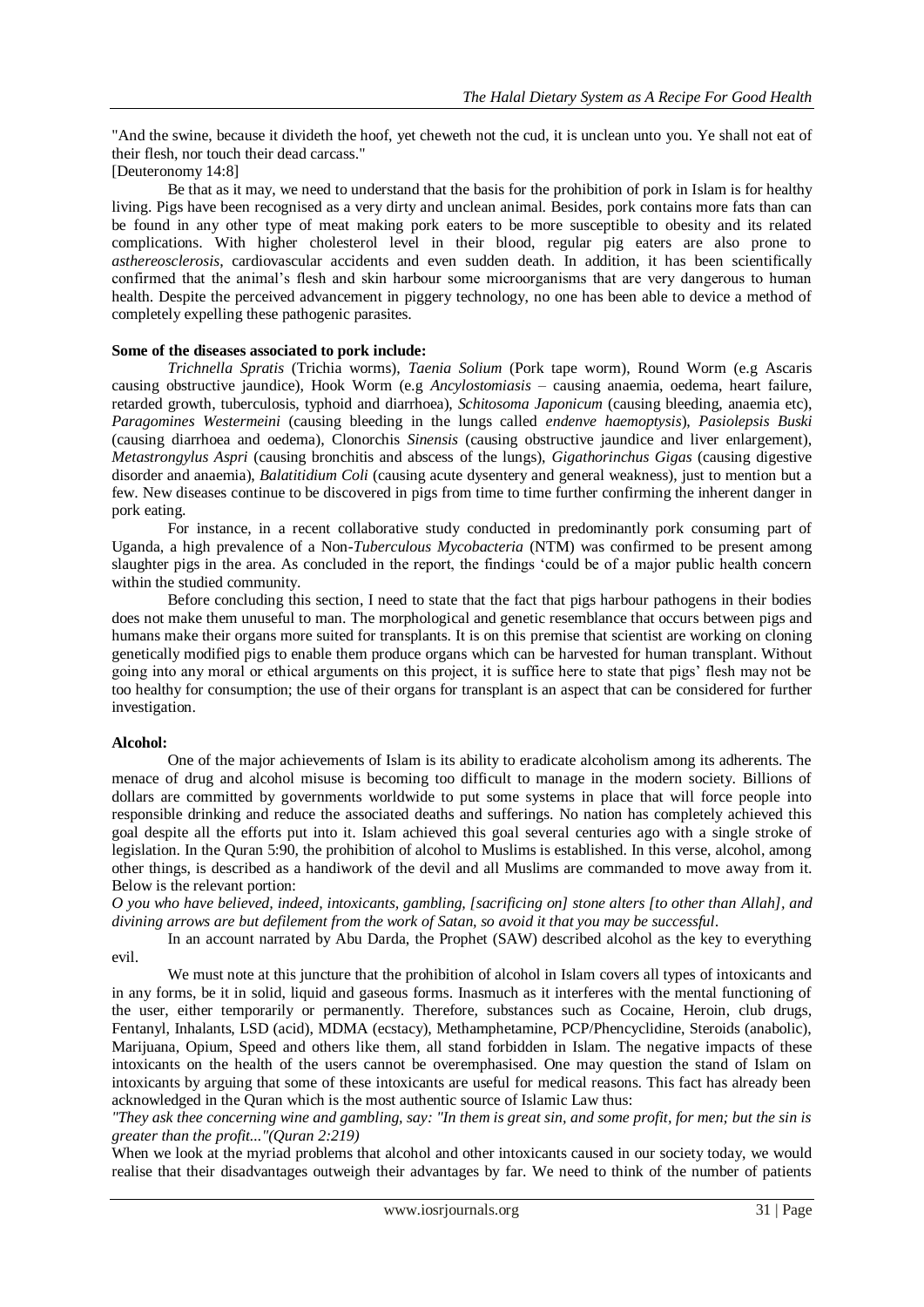admitted daily in mental hospitals and rehabilitation centres across the globe; the number of road accidents that occur year in year out as a result of alcohol influences; the amount of money expended and time committed to fight alcohol related crimes as well as lives and property lost to such crimes.

For instance, a report published recently by the Institute of Alcohol Studies, mentions a study of 43 fatal falls in Frankfurt Germany which found that 23 of the deaths (53%) were preceded by heavy drinking. Similarly, in the first brief of Alice RAP network"s new series of policy papers, it is opined that one in eight deaths of people between the ages of 15 and 64 in Europe results from alcohol with the estimated cost of 300€ to the European economy.

The mental effects of alcohol must not preclude its negative effects on the physical health of the drinker. Ippolito (2003) studies the behaviour of heavy drinkers and found that while alcohol may be beneficial for populations that are deficient in their health for other reasons like smoking and poor eating, the populations who follow good diets benefit very little from alcohol.

Ippolito"s submission is perfectly in tandem with the position of the Quran (2:219) that alcohol has some benefits but its disadvantages are more than its advantages. Apart from the issues we have raised above, the negative impacts of alcohol on the physical health of the drinker are something we should be worried about. After all, those who emphasise the benefits of alcohol often use the antioxidant contents of Red Wine as evidence to support their claim that alcohol consumption reduces cardiovascular disease. In response to this, Vogel (2002) has this to say:

*Alcohol consumption reduces cardiovascular disease risk primarily by increasing production of high-density lipoprotein cholesterol, and possibly by increasing plasminogen, tissue plasminogen activator, and endothelial function, and decreasing platelet aggregability, fibrinogen, andlipoprotein (a) Red wine, containing antioxidants, has been purported to be especially cardioprotective. However, red wine consumption is not associated with reduced all-cause mortality in European countries, and American studies have found no relationship between the type of alcohol consumed and cardiovascular risk.*

Furthermore, so many studies have linked alcohol to other debilitating diseases. For instance, Klasky (1996) confirms the relationships between alcohol consumption and various cardiovascular conditions corronary disease and hypertension. Similarly, Klastky in another study links incidences of hospitalisation for several types of cerebrovascular disease to heavy alcohol consumption.

In a report published by the Pan American Health Organisation in 2000, the burden of disease and death caused by alcohol in North America is highlighted. According to the report, alcohol consumption accounted for 4.8% of all the deaths and 9.7% of all daily loss in the year 2000. To conclude this section, we consider it pertinent to refer to a publication of the National Institute of Alcohol Abuse and Alcoholism. The report mentions the most common diseases associated to alcohol use. We have managed to extract the relevant ones and summarized them below:

**Cardiovascular Diseases**: Hypertensive disease, Coronary heart disease, cerebrovascular disease, Ischemic stroke, hemorrhagic stroke and other CVD causes

**Malignent Neoplasms:** mouth and oropharynx cancers, esophagus cancer, liver cancer, other neoplasms, diabetes mellitus

**Neuropsychiatric Conditions:** unipolar major depression, epilepsy, alcohol use disorders,

**Digestive diseases:** Cirrhosis of the liver

In view of all the above, one does not need to struggle too much to conclude that taking a teetotal approach of the halal dietary system is the best way of avoiding the multifarious problems associated with alcohol consumption.

# **III. More on Slaughtering:**

Slaughtering or killing an animal by cutting its throat is the most controversial aspect of the *halal* dietary system. Apart from forbidding specific animals for consumption, Islam further prescribes a method of killing the animals that are permitted for Muslims to eat. Slaughtering is the only killing method permitted to be adopted by Muslim in killing animals for food and the name of God must be invoked for the spiritual purification of the animal.

As explained above, this method is not clearly stated in the Qur"an. However, it is indirectly mentioned in a couple of places. An example is in *Suratul-Bakarah* (Chapter of the Cow) it is mentioned in relation to the divine order given to the people of Israel to slaughter a cow in sacrifice to Allah. In fact, the chapter takes its name from that section (verse 67) in which slaughtering is mentioned. Other places in which slaughtering is mentioned include the following:

Quran 34:107 & 14:6 – In relation to Abraham and his sacrificial ordeal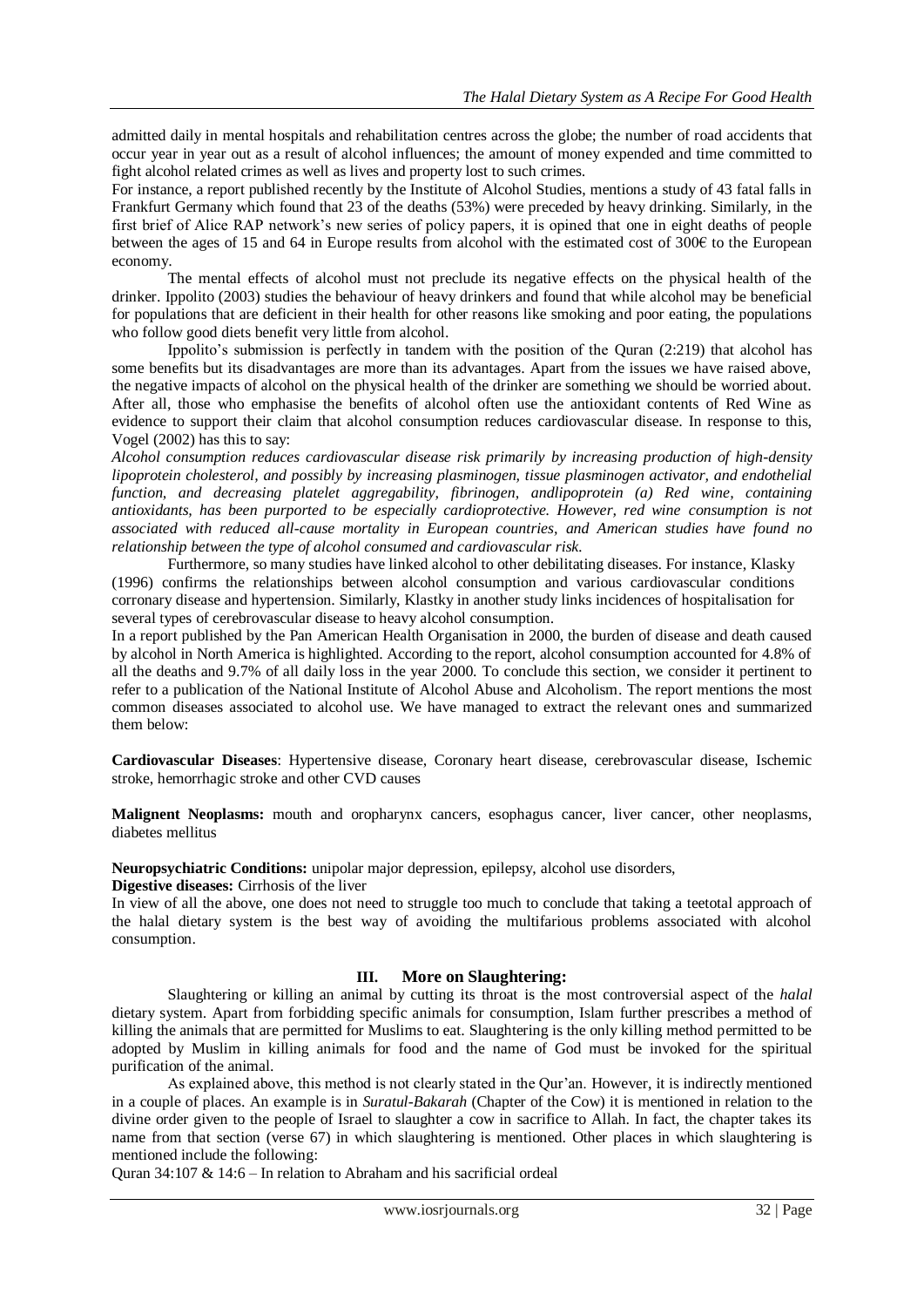Quran 3:71 – In relation to the people of Israel

Quran 27:31- In relation to Solomon and his bird (Hudhud)

On the other hand, the *hadith,* is more explicit in this regard. The Prophet (SAW) did not only mention slaughtering as the only method approved for killing animals but also went further to make full description of how this slaughtering should be carried out. According to the *hadith* related by Muslim, the person slaughtering an animal is required to sharpen his blade properly and put the animal in a comfortable position before killing it. As said earlier, this method of killing has generated a lot of controversy in the modern time. While some see it as cruel and inhuman, others do not see anything wrong with it. Those who are against slaughtering base their argument on animal rights point of view. They consider cutting an animal"s throat while alive as an act of extreme cruelty and callousness. According to them, if man does not like to end his life in a painful and distressful condition, why should he subject a poor animal into this grim condition?

It is not the aim of this paper to delve into such controversy. Our concern here is to find out if this method of killing has any impact on the health of the eater. But we need to quickly point out the rationale behind this method with respect to the condition of the animal being slaughtered. In doing this, lets consider the significance of the cerebral circulation to the sustenance of the nervous system in all mammals. We understand the function of the heart in the mammalian circulatory system and how the heart and the brain work together to keep the mammal alive. If the heart ceases to supply the oxygenated blood to the brain, the cerebral circulation will break down leading to stroke or death.

In the event of an animal being slaughtered, the main vessels carrying blood and oxygen to the brain are severed and the communication between the brain and the heart is cut off. Also, as the brain is starved of oxygen, the cerebral circulatory system cease to function leading to nervous breakdown. The animal becomes unconscious and eventually dies. All these will take place in seconds. The only pain that the animal suffers is effects of the blade on its throat before the vessels are severed. Animals killed in some other ways may suffer more pain as both the brain and the heart will still be functioning till the point of death.

Considering the health of the eater, we have explained earlier why blood consumption is forbidden. Therefore, as the animal is slaughtered, the heart will continue to pump blood even after the throat has been cut. As a result of this, the animal will be drained of blood leaving only the flesh and other parts that are permissible to eat. Therefore, a system that gets rid the blood to make sure that the flesh is safe to eat is more beneficial to health than the one that allows the blood to congeal and become trapped within the flesh itself.

#### **IV. Summary and Conclusion**

In the foregoing, we have tried to identify implications of the *halal* dietary system on the health of those who adopt it. We started by presenting a general outlook of the *halal* market and the global scale and its potential for growth in future economies. This is followed with a working definition of the word *halal* and its significance to Muslims.

With references from the Quran and the *Hadith*, which are the two major sources of Islam, we explain how super easy it is for any Muslim to distinguish the forbidden (*Haram*) foods from the lawful ones (Halal). The forbidden foods are examined with the aim to identify the rationale behind their prohibition which we found to be inextricably linked to health risk.

Finally, we examined the reason behind slaughtering as prescribed in Islam and we explain with biological evidence that it is beneficial to both the slaughtered animal and the consumer.

#### **References**

- [1]. Adbdul Rahman R. and Mohamed Z. (2011) , Malaysian Halal food entrepreneurs perspective towards globalization A conceptual framework (electronic copy), Social Science Reserch Network, New York
- [2]. Al-Jauziyah I. (2003), *Medicine of the Prophet,* 2nd Edition New York, (Maktaba Dar-ul-Islam)
- [3]. Al-Saabuunii M. A. (2007), *Tafsir ayaatul-ahkaam,* Vol.1 Daar al-Saabuunii, Cairo
- [4]. Al-Qardawi Y. (nd), *The Lawful and The Prohibited in Islam*, American Trust Publication, Indianapolis
- [5]. Billauer B.P. (2009), On Salmonella: You Say Tomato…. I Say Hogwash': Reflections on Bioterrorism and Pandemic Preparedness (electronic copy), Social Science Reserch Network,New York
- [6]. Gonzalez C.G. (2011), Theoretical Perspectives Introduction: The Global Politics of Food*,* University of Miami Inter-American Law Review, Vol. 43, Miami
- [7]. Havinga T (2010), Regulating Halal and Kosher Foods: Different Arrangements Between Stat, Industry and Religious Actors, Erasmus Law Review, Vol.1, Issue 4, Rotterdam
- [8]. Ippolito R.A.(2003) The Health Effects of Alcohol: Do Controls for Demographics and Other Risky Habits Affect the Conclusions? George Mason Law & Economics Research Paper No. 04-05, George Mason University, Virginia
- [9]. Jürgen R., Gerhard G, Christopher T. S., and Maurizio T (2003), Alcohol–Related Morbidity and Mortality, *Acohol Research and Health*, (electronic version) National Institute of Alcohol Abuse and Alcoholism
- [10]. Klatsky A.L (2003), Moderate Drinking andReduced Risk of Heart Disease, in *Alcohol Research & Health* Vol. 27, No. 1 (electronic version), National Institute of Alcohol Abuse and Alcoholism
- [11]. Sprenger R.A (2010), *The Food Safety Handbook,* Doncanster Highfield .co.uk Limited